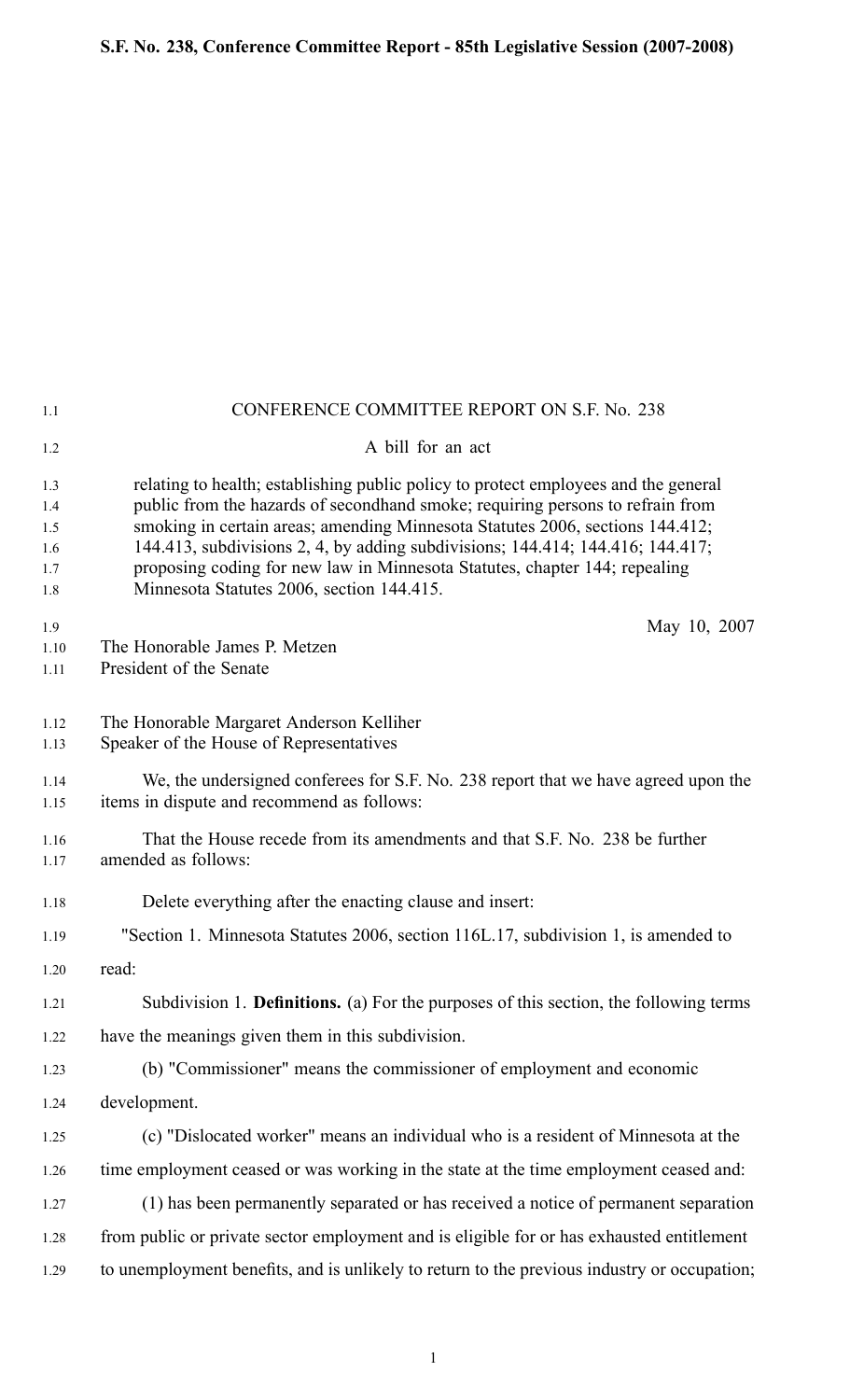2.1 (2) has been long-term unemployed and has limited opportunities for employment 2.2 or reemployment in the same or <sup>a</sup> similar occupation in the area in which the individual 2.3 resides, including older individuals who may have substantial barriers to employment by 2.4 reason of age;

2.5 (3) has been self-employed, including farmers and ranchers, and is unemployed as a 2.6 result of general economic conditions in the community in which the individual resides or 2.7 because of natural disasters;  $\sigma$ 

2.8 (4) has been permanently separated from employment in <sup>a</sup> restaurant, bar, or 2.9 lawful gambling organization from October 1, 2007, to October 1, 2009, due to the 2.10 implementation of any state law prohibiting smoking; or

2.11 (5) is <sup>a</sup> displaced homemaker. A "displaced homemaker" is an individual who has 2.12 spen<sup>t</sup> <sup>a</sup> substantial number of years in the home providing homemaking service and (i) has 2.13 been dependent upon the financial suppor<sup>t</sup> of another; and now due to divorce, separation, 2.14 death, or disability of that person, must find employment to self support; or (ii) derived 2.15 the substantial share of suppor<sup>t</sup> from public assistance on account of dependents in the 2.16 home and no longer receives such support.

2.17 To be eligible under this clause, the suppor<sup>t</sup> must have ceased while the worker 2.18 resided in Minnesota.

2.19 (d) "Eligible organization" means <sup>a</sup> state or local governmen<sup>t</sup> unit, nonprofit 2.20 organization, community action agency, business organization or association, or labor 2.21 organization.

2.22 (e) "Plant closing" means the announced or actual permanen<sup>t</sup> shutdown of <sup>a</sup> single 2.23 site of employment, or one or more facilities or operating units within <sup>a</sup> single site of 2.24 employment.

2.25 (f) "Substantial layoff" means <sup>a</sup> permanen<sup>t</sup> reduction in the workforce, which is 2.26 not <sup>a</sup> result of <sup>a</sup> plant closing, and which results in an employment loss at <sup>a</sup> single site 2.27 of employment during any 30-day period for at least 50 employees excluding those 2.28 employees that work less than 20 hours per week.

2.29 Sec. 2. Minnesota Statutes 2006, section 144.412, is amended to read:

2.30 **144.412 PUBLIC POLICY.**

2.31 The purpose of sections 144.411 to 144.417 is to protect the public health, comfort

2.32 and environment by prohibiting smoking in areas where children or ill or injured persons

2.33 are present, and employees and the general public from the hazards of secondhand

2.34 smoke by limiting eliminating smoking in public places, places of employment, public

2.35 transportation, and at public meetings to designated smoking areas.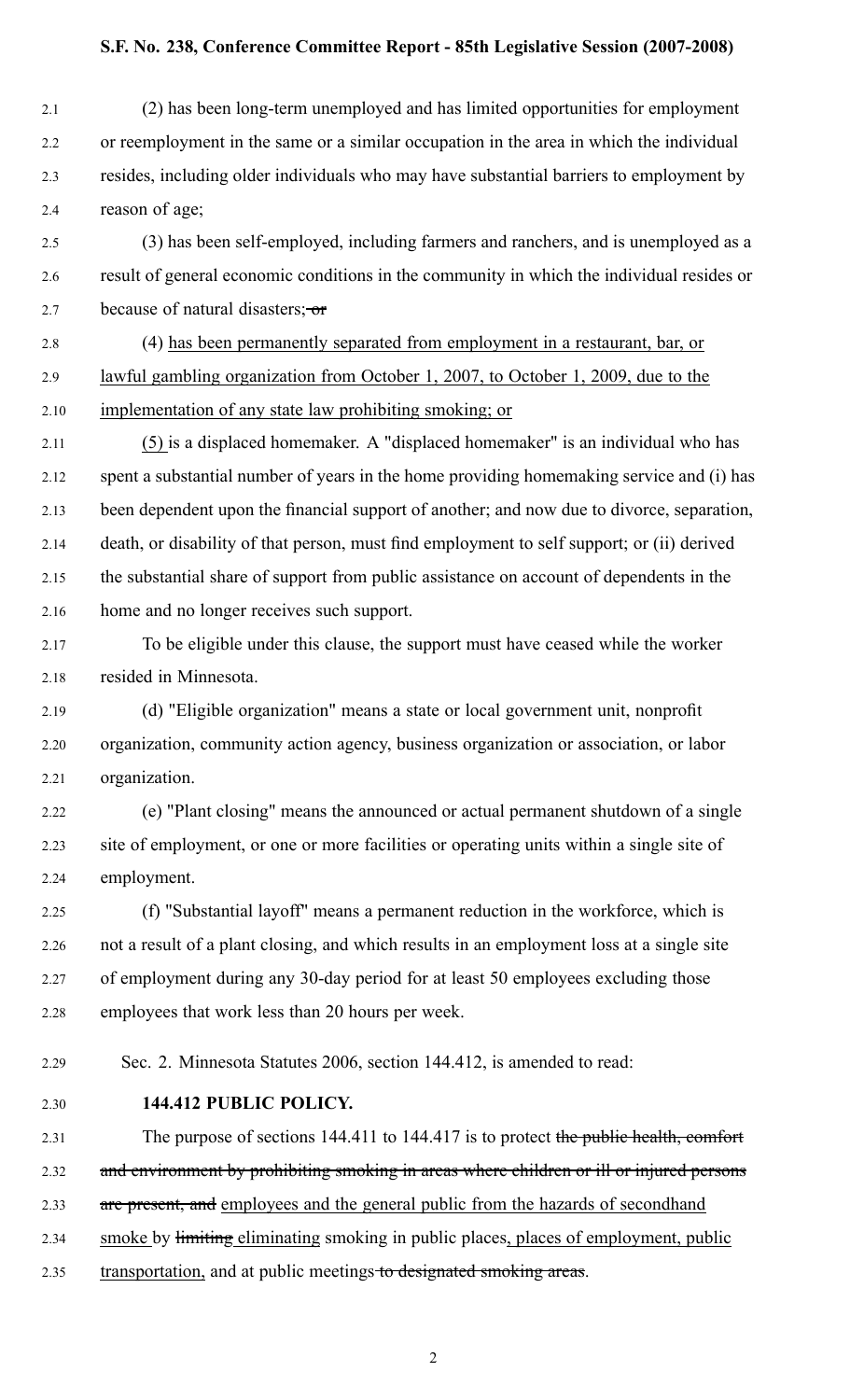| 3.1  | Sec. 3. Minnesota Statutes 2006, section 144.413, is amended by adding a subdivision              |
|------|---------------------------------------------------------------------------------------------------|
| 3.2  | to read:                                                                                          |
| 3.3  | Subd. 1a. Indoor area. "Indoor area" means all space between a floor and a ceiling                |
| 3.4  | that is bounded by walls, doorways, or windows, whether open or closed, covering                  |
| 3.5  | more than 50 percent of the combined surface area of the vertical planes constituting             |
| 3.6  | the perimeter of the area. A wall includes any retractable divider, garage door, or other         |
| 3.7  | physical barrier, whether temporary or permanent. A 0.011 gauge window screen with an             |
| 3.8  | 18 by 16 mesh count is not a wall.                                                                |
| 3.9  | Sec. 4. Minnesota Statutes 2006, section 144.413, is amended by adding a subdivision              |
| 3.10 | to read:                                                                                          |
| 3.11 | Subd. 1b. Place of employment. "Place of employment" means any indoor area                        |
| 3.12 | at which two or more individuals perform any type of a service for consideration of               |
| 3.13 | payment under any type of contractual relationship, including, but not limited to, an             |
| 3.14 | employment relationship with or for a private corporation, partnership, individual, or            |
| 3.15 | government agency. Place of employment includes any indoor area where two or more                 |
| 3.16 | individuals gratuitously perform services for which individuals are ordinarily paid. A            |
| 3.17 | place of employment includes, but is not limited to, public conveyances, factories,               |
| 3.18 | warehouses, offices, retail stores, restaurants, bars, banquet facilities, theaters, food stores, |
| 3.19 | banks, financial institutions, employee cafeterias, lounges, auditoriums, gymnasiums,             |
| 3.20 | restrooms, elevators, hallways, museums, libraries, bowling establishments, employee              |
| 3.21 | medical facilities, and rooms or areas containing photocopying equipment or other office          |
| 3.22 | equipment used in common. Vehicles used in whole or in part for work purposes are                 |
| 3.23 | places of employment during hours of operation if more than one person is present. An             |
| 3.24 | area in which work is performed in a private residence is a place of employment during            |
| 3.25 | hours of operation if:                                                                            |
| 3.26 | (1) the homeowner uses the area exclusively and regularly as a principal place of                 |
| 3.27 | business and has one or more on-site employees; or                                                |
| 3.28 | (2) the homeowner uses the area exclusively and regularly as a place to meet or deal              |
| 3.29 | with patients, clients, or customers in the normal course of the homeowner's trade or             |
| 3.30 | business.                                                                                         |
| 3.31 | Sec. 5. Minnesota Statutes 2006, section 144.413, subdivision 2, is amended to read:              |
| 3.32 | Subd. 2. Public place. "Public place" means any enclosed, indoor area used by the                 |
| 3.33 | general public or serving as a place of work, including, but not limited to, restaurants,         |
| 3.34 | bars; any other food or liquor establishment; retail stores, offices and other commercial         |
| 3.35 | establishments, public conveyances, educational facilities other than public schools,             |

3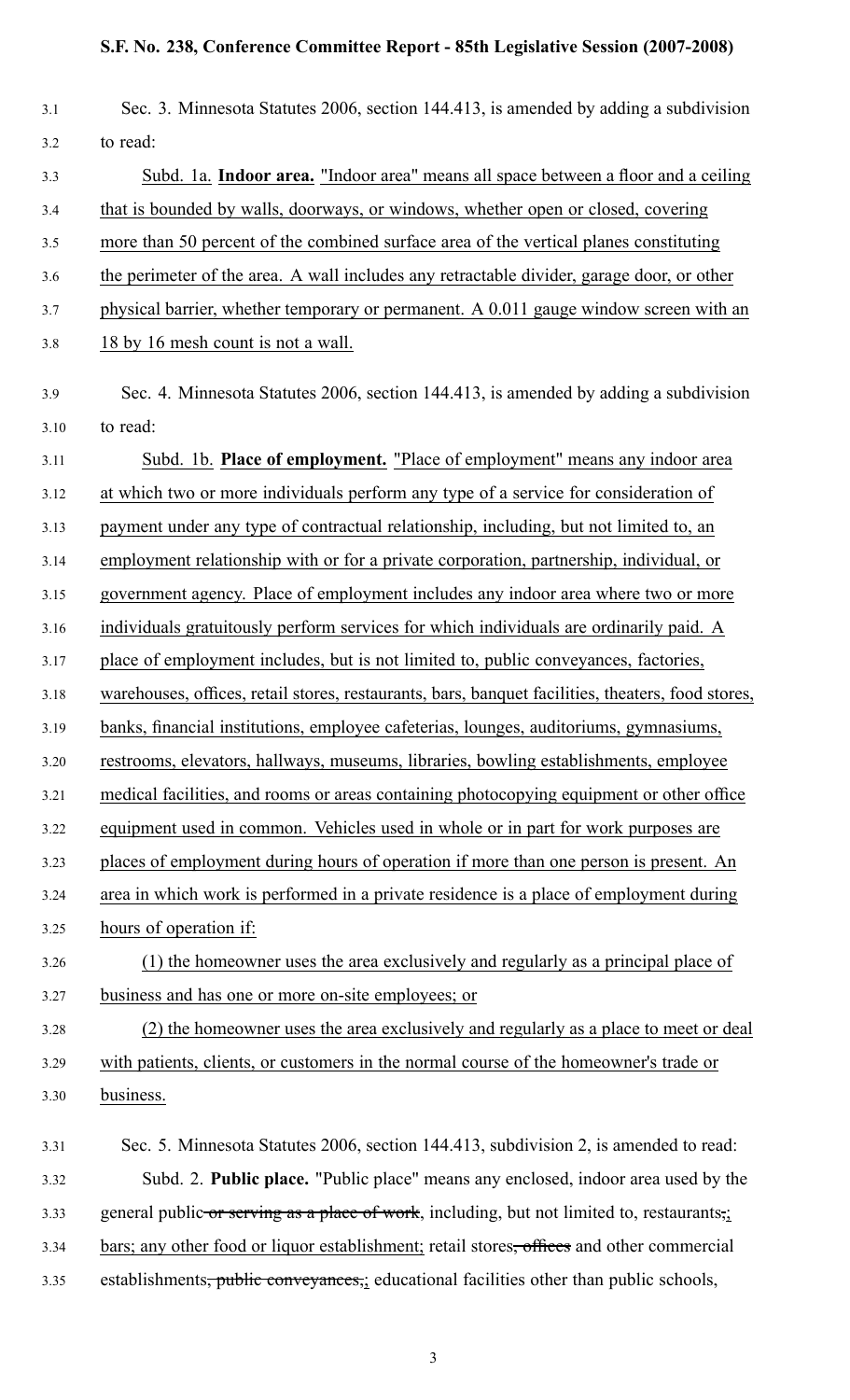| 4.1  | as defined in section 120A.05, subdivisions 9, 11, and $13\frac{1}{2}$ hospitals, nursing homes,                                       |
|------|----------------------------------------------------------------------------------------------------------------------------------------|
| 4.2  | auditoriums <sub>72</sub> arenas <sub>72</sub> meeting rooms <sub>72</sub> and common areas of rental apartment buildings <sub>7</sub> |
| 4.3  | but excluding private, enclosed offices occupied exclusively by smokers even though                                                    |
| 4.4  | such offices may be visited by nonsmokers.                                                                                             |
|      |                                                                                                                                        |
| 4.5  | Sec. 6. Minnesota Statutes 2006, section 144.413, subdivision 4, is amended to read:                                                   |
| 4.6  | Subd. 4. Smoking. "Smoking" means inhaling or exhaling smoke from any lighted                                                          |
| 4.7  | cigar, cigarette, pipe, or any other lighted tobacco or plant product. Smoking also includes                                           |
| 4.8  | carrying a lighted cigar, cigarette, pipe, or any other lighted smoking equipment tobacco                                              |
| 4.9  | or plant product intended for inhalation.                                                                                              |
| 4.10 | Sec. 7. Minnesota Statutes 2006, section 144.413, is amended by adding a subdivision                                                   |
| 4.11 | to read:                                                                                                                               |
| 4.12 | Subd. 5. Public transportation. "Public transportation" means public means of                                                          |
| 4.13 | transportation, including light and commuter rail transit; buses; enclosed bus and transit                                             |
| 4.14 | stops; taxis, vans, limousines, and other for-hire vehicles other than those being operated                                            |
| 4.15 | by the lessee; and ticketing, boarding, and waiting areas in public transportation terminals.                                          |
| 4.16 | Sec. 8. Minnesota Statutes 2006, section 144.414, is amended to read:                                                                  |
| 4.17 | 144.414 PROHIBITIONS.                                                                                                                  |
| 4.18 | Subdivision 1. Public places, places of employment, public transportation, and                                                         |
| 4.19 | public meetings. Smoking shall not be permitted in and no person shall smoke in a public                                               |
| 4.20 | place or, at a public meeting except in designated smoking areas. This prohibition does                                                |
| 4.21 | not apply in cases in which an entire room or hall is used for a private social function                                               |
| 4.22 | and seating arrangements are under the control of the sponsor of the function and not of                                               |
| 4.23 | the proprietor or person in charge of the place. Furthermore, this prohibition shall not                                               |
| 4.24 | apply to places of work not usually frequented by the general public, except that the state                                            |
| 4.25 | commissioner of health shall establish rules to restrict or prohibit smoking in factories,                                             |
| 4.26 | warehouses, and those places of work where the close proximity of workers or the                                                       |
| 4.27 | inadequacy of ventilation causes smoke pollution detrimental to the health and comfort of                                              |
| 4.28 | nonsmoking employees, in a place of employment, or in public transportation, except as                                                 |
| 4.29 | provided in this section or section 144.4167.                                                                                          |
| 4.30 | Subd. 2. Day care premises. Smoking is prohibited in a day care center licensed                                                        |
|      |                                                                                                                                        |
| 4.31 | under Minnesota Rules, parts 9503.0005 to 9503.0175, or in a family home or in a                                                       |

4.32 group family day care provider home licensed under Minnesota Rules, parts 9502.0300

- 4.33 to 9502.0445, during its hours of operation. The proprietor of <sup>a</sup> family home or group
- 4.34 family day care provider must disclose to parents or guardians of children cared for on the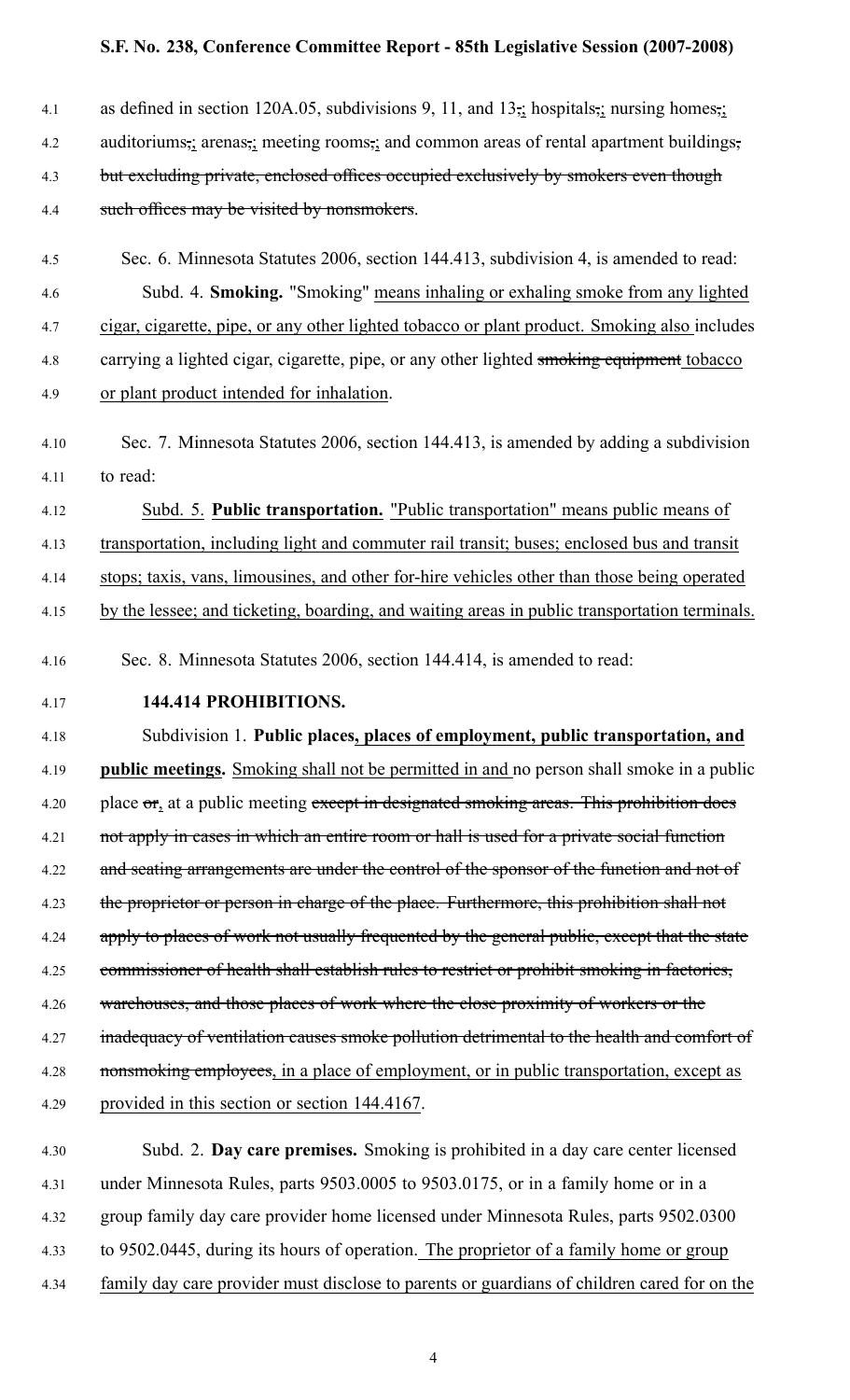- 5.1 premises if the proprietor permits smoking outside of its hours of operation. Disclosure
- 5.2 must include posting on the premises <sup>a</sup> conspicuous written notice and orally informing
- 5.3 parents or guardians.

5.4 Subd. 3. **Health care facilities and clinics.** (a) Smoking is prohibited in any area of 5.5 <sup>a</sup> hospital, health care clinic, doctor's office, licensed residential facility for children, or 5.6 other health care-related facility, other than except that a patient or resident in a nursing 5.7 home, boarding care facility, or licensed residential facility<del>, except as allowed in this</del> 5.8 subdivision for adults may smoke in a designated separate, enclosed room maintained in 5.9 accordance with applicable state and federal laws.

- 5.10 (b) Smoking by participants in peer reviewed scientific studies related to the health 5.11 effects of smoking may be allowed in a separated room ventilated at a rate of 60 cubic 5.12 feet per minute per person pursuant to a policy that is approved by the commissioner and 5.13 is established by the administrator of the program to minimize exposure of nonsmokers 5.14 to smoke. Except as provided in section 246.0141, smoking by patients in a locked 5.15 psychiatric unit may be allowed in a separated well-ventilated area in the unit under a 5.16 policy established by the administrator of the program that allows the treating physician to
- 5.17 approve smoking if, in the opinion of the treating physician, the benefits to be gained in 5.18 obtaining patient cooperation with treatment outweigh the negative impacts of smoking.
- 5.19 Subd. 4. **Public transportation vehicles.** Smoking is prohibited in public

5.20 transportation vehicles except that the driver of a public transportation vehicle may smoke

5.21 when the vehicle is being used for personal use. For purposes of this subdivision, "personal

5.22 use" means that the public transportation vehicle is being used by the driver for private

5.23 purposes and no for-hire passengers are present. If a driver smokes under this subdivision,

5.24 the driver must pos<sup>t</sup> <sup>a</sup> conspicuous sign inside the vehicle to inform passengers.

5.25 Sec. 9. Minnesota Statutes 2006, section 144.416, is amended to read:

5.26 **144.416 RESPONSIBILITIES OF PROPRIETORS.**

5.27 (a) The proprietor or other person in charge, firm, limited liability company,

5.28 corporation, or other entity that owns, leases, manages, operates, or otherwise controls the

5.29 use of <sup>a</sup> public place, public transportation, place of employment, or public meeting shall

5.30 make reasonable efforts to preven<sup>t</sup> smoking in the public place, public transportation,

- 5.31 place of employment, or public meeting by:
- 5.32  $(a)$  (1) posting appropriate signs;
- 5.33 (b) arranging seating to provide a smoke-free area;
- 5.34 (c) asking smokers to refrain from smoking upon reques<sup>t</sup> of <sup>a</sup> client or employee 5.35 suffering discomfort from the smoke; or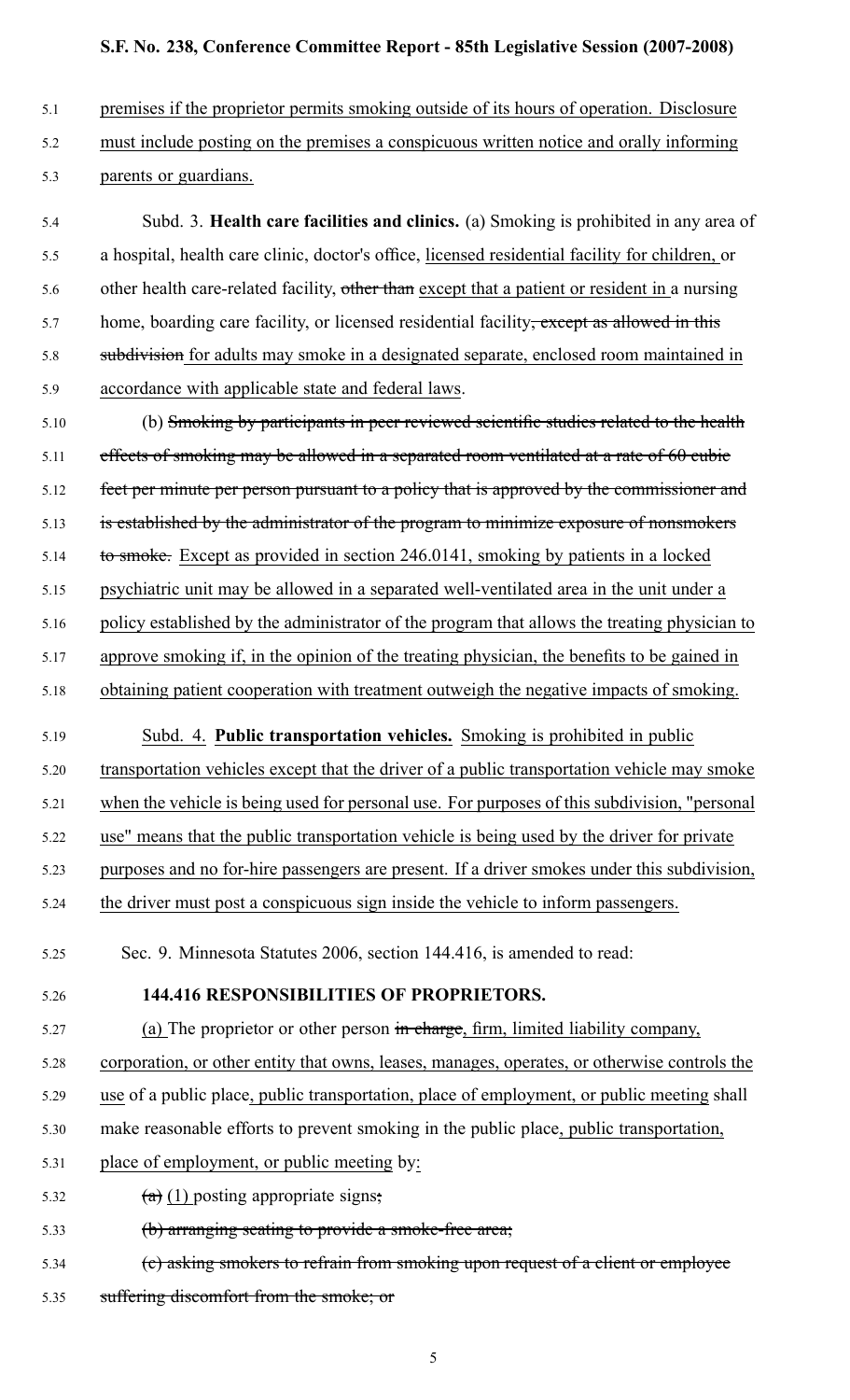| 6.1  | $\left(\frac{d}{d}\right)$ or by any other means which may be appropriate; and                |
|------|-----------------------------------------------------------------------------------------------|
| 6.2  | (2) asking any person who smokes in an area where smoking is prohibited to refrain            |
| 6.3  | from smoking and, if the person does not refrain from smoking after being asked to do so,     |
| 6.4  | asking the person to leave. If the person refuses to leave, the proprietor, person, or entity |
| 6.5  | in charge shall handle the situation consistent with lawful methods for handling other        |
| 6.6  | persons acting in a disorderly manner or as a trespasser.                                     |
| 6.7  | (b) The proprietor or other person or entity in charge of a public place, public              |
| 6.8  | meeting, public transportation, or place of employment must not provide smoking               |
| 6.9  | equipment, including ashtrays or matches, in areas where smoking is prohibited. Nothing       |
| 6.10 | in this section prohibits the proprietor or other person or entity in charge from taking more |
| 6.11 | stringent measures than those under sections 144.414 to 144.417 to protect individuals        |
| 6.12 | from secondhand smoke. The proprietor or other person or entity in charge of a restaurant     |
| 6.13 | or bar may not serve an individual who is in violation of sections 144.411 to 144.417.        |
| 6.14 | Sec. 10. [144.4167] PERMITTED SMOKING.                                                        |
| 6.15 | Subdivision 1. Scientific study participants. Smoking by participants in peer                 |
| 6.16 | reviewed scientific studies related to the health effects of smoking may be allowed in a      |
| 6.17 | separated room ventilated at a rate of 60 cubic feet per minute per person pursuant to a      |
| 6.18 | policy that is approved by the commissioner and is established by the administrator of the    |
| 6.19 | program to minimize exposure of nonsmokers to smoke.                                          |
| 6.20 | Subd. 2. Traditional Native American ceremonies. Sections 144.414 to 144.417                  |
| 6.21 | do not prohibit smoking by a Native American as part of a traditional Native American         |
| 6.22 | spiritual or cultural ceremony. For purposes of this section, a Native American is a person   |
| 6.23 | who is a member of an Indian tribe as defined in section 260.755, subdivision 12.             |
|      |                                                                                               |
| 6.24 | Subd. 3. Private places. Except as provided in section 144.414, subdivision 2,                |
| 6.25 | nothing in sections 144.411 to 144.417 prohibits smoking in:                                  |
| 6.26 | (1) private homes, private residences, or private automobiles when they are not in            |
| 6.27 | use as a place of employment, as defined in section 144.413, subdivision 1b; or               |
| 6.28 | (2) a hotel or motel sleeping room rented to one or more guests.                              |
| 6.29 | Subd. 4. Tobacco products shop. Sections 144.414 to 144.417 do not prohibit the               |
| 6.30 | lighting of tobacco in a tobacco products shop by a customer or potential customer for the    |
| 6.31 | specific purpose of sampling tobacco products. For the purposes of this subdivision, a        |
| 6.32 | tobacco products shop is a retail establishment with an entrance door opening directly        |
| 6.33 | to the outside that derives more than 90 percent of its gross revenue from the sale of        |
| 6.34 | loose tobacco, plants, or herbs and cigars, cigarettes, pipes, and other smoking devices      |
| 6.35 | for burning tobacco and related smoking accessories and in which the sale of other            |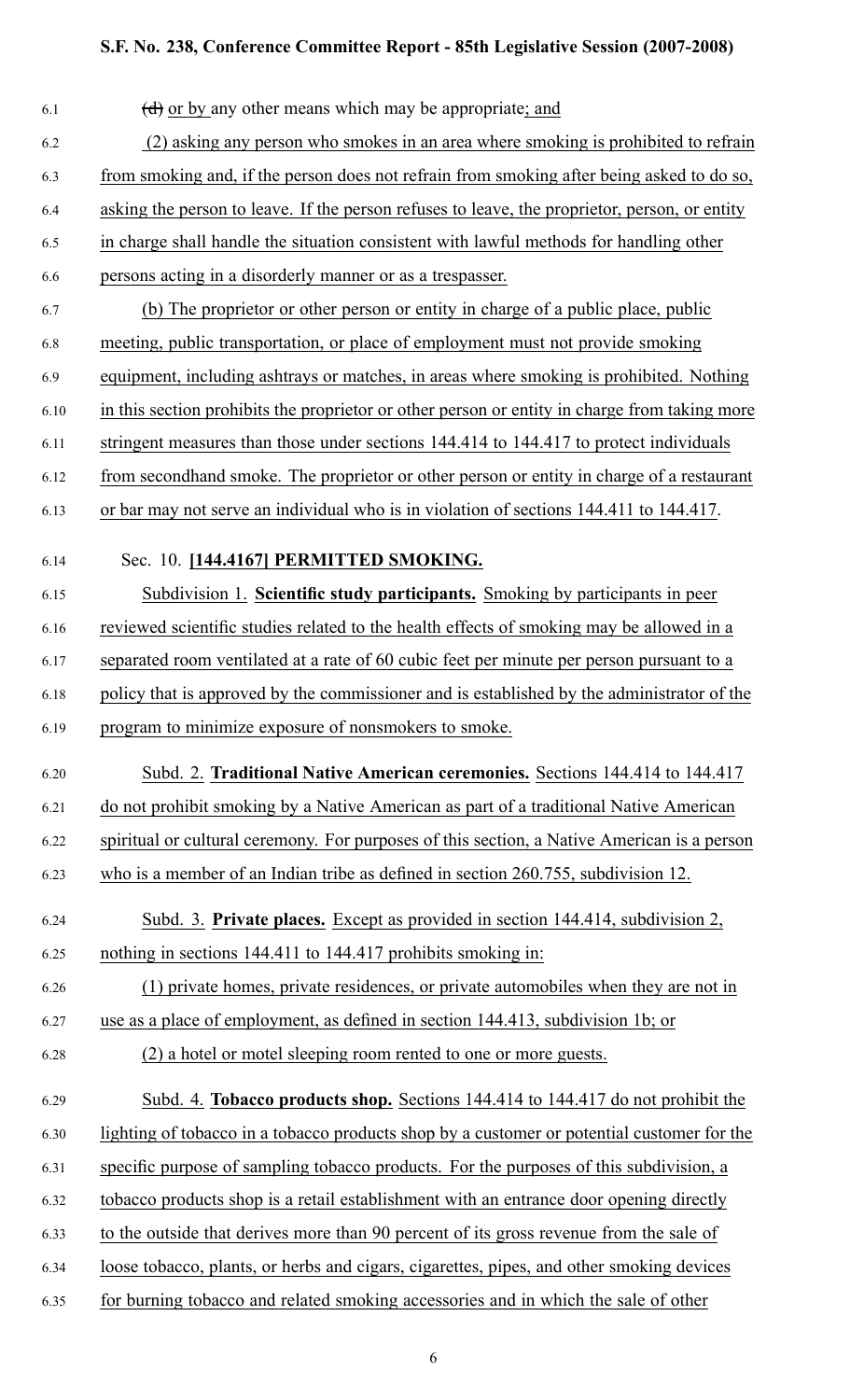| 7.1  | products is merely incidental. "Tobacco products shop" does not include a tobacco                           |
|------|-------------------------------------------------------------------------------------------------------------|
| 7.2  | department or section of any individual business establishment with any type of liquor,                     |
| 7.3  | food, or restaurant license.                                                                                |
| 7.4  | Subd. 5. Heavy commercial vehicles. Sections 144.414 to 144.417 do not prohibit                             |
| 7.5  | smoking in the cabs of motor vehicles registered under section 168.013, subdivision 1e,                     |
| 7.6  | with a total gross weight of 26,001 pounds or greater.                                                      |
| 7.7  | Subd. 6. Farm vehicles and construction equipment. Sections 144.414 to                                      |
| 7.8  | 144.417 do not prohibit smoking in farm trucks, as defined in section 168.011, subdivision                  |
| 7.9  | 17; implements of husbandry, as defined in section 168A.01, subdivision 8; and special                      |
| 7.10 | mobile equipment, as defined in section 168.011, subdivision 22. This subdivision applies                   |
| 7.11 | to farm trucks, implements of husbandry, and special mobile equipment, when being                           |
| 7.12 | used for their intended purposes.                                                                           |
| 7.13 | Subd. 7. Family farms. Sections 144.414 to 144.417 do not prohibit smoking in                               |
| 7.14 | the house, garage, barns, and other buildings on a family farm that meets the following                     |
| 7.15 | criteria: (1) the family farm is engaged in farming, as defined in section $500.24$ ,                       |
| 7.16 | subdivision 2, paragraph $(a)$ ; $(2)$ the family farm meets the definition of family farm                  |
| 7.17 | under section 500.24, subdivision 2, paragraph $(b)$ , $(c)$ , $(i)$ , or $(l)$ ; and $(3)$ the family farm |
| 7.18 | employs two or fewer persons who are not family members.                                                    |
| 7.19 | Subd. 8. Disabled veterans rest camp. Sections 144.414 to 144.417 do not prohibit                           |
| 7.20 | smoking in the disabled veterans rest camp located in Washington County, established as                     |
| 7.21 | of January 1, 2007.                                                                                         |
| 7.22 | Subd. 9. Theatrical productions. Sections 144.414 to 144.417 do not prohibit                                |
| 7.23 | smoking by actors and actresses as part of a theatrical performance conducted in                            |
| 7.24 | compliance with section 366.01. Notice of smoking in a performance shall be given to                        |
| 7.25 | theater patrons in advance and shall be included in performance programs.                                   |
| 7.26 | Sec. 11. Minnesota Statutes 2006, section 144.417, is amended to read:                                      |
| 7.27 | 144.417 COMMISSIONER OF HEALTH, ENFORCEMENT, PENALTIES.                                                     |
| 7.28 | Subdivision 1. <b>Rules.</b> (a) The state commissioner of health shall adopt rules                         |
| 7.29 | necessary and reasonable to implement the provisions of sections 144.411 to 144.417,                        |
| 7.30 | except as provided for in section 144.414.                                                                  |
| 7.31 | (b) Rules implementing sections 144.411 to 144.417 adopted after January 1, 2002,                           |
| 7.32 | may not take effect until approved by a law enacted after January 1, 2002. This paragraph                   |
| 7.33 | does not apply to a rule or severable portion of a rule governing smoking in office                         |
| 7.34 | buildings, factories, warehouses, or similar places of work, or in health care facilities. This             |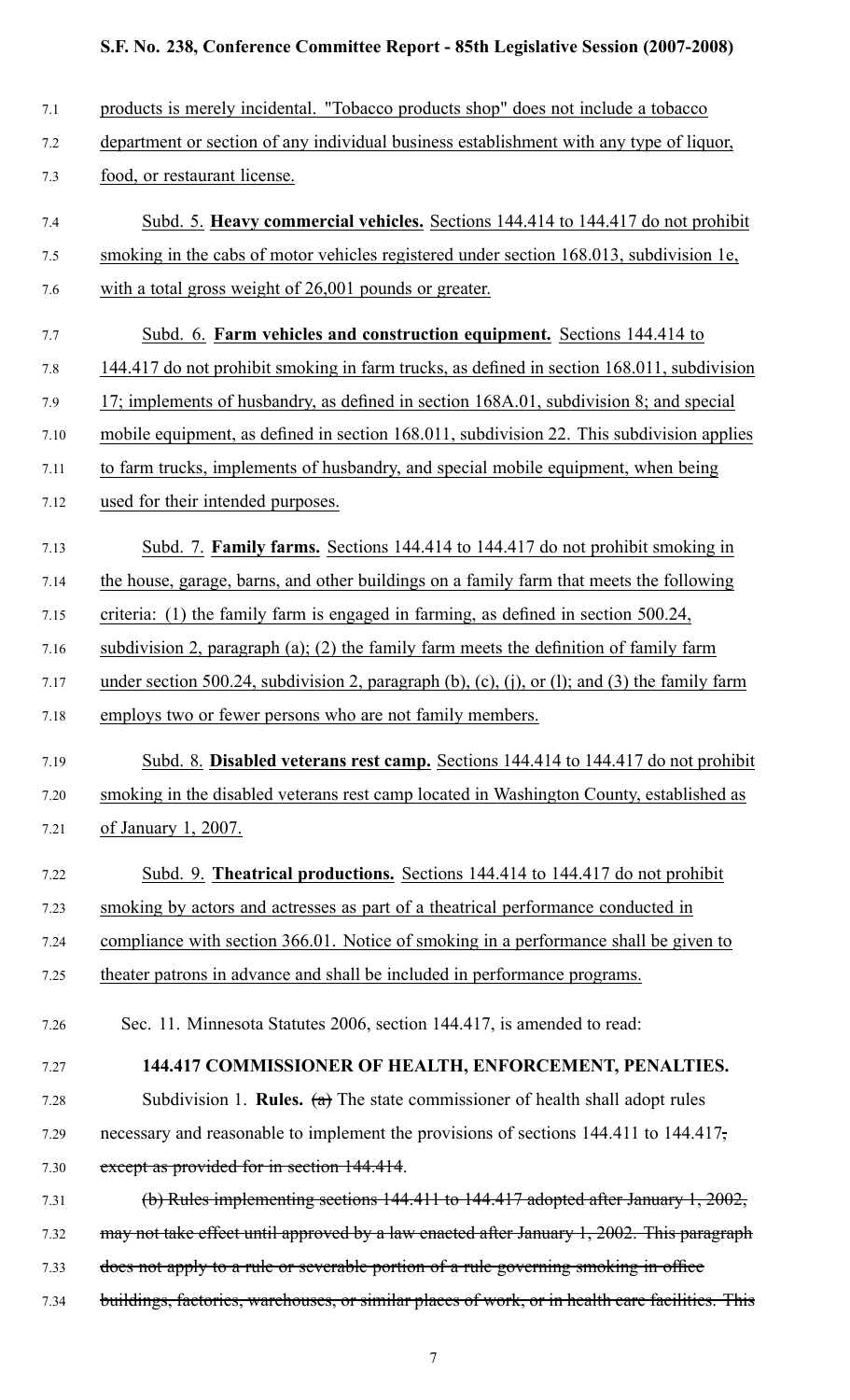8.1 **paragraph does not apply to a rule changing the definition of "restaurant" to make it the** 8.2 same as the definition in section 157.15, subdivision 12.

# 8.3 Subd. 2. **Penalties Violations.** Any person who violates section 144.414 or 8.4 144.4165 is guilty of a petty misdemeanor. (a) Any proprietor, person, or entity that owns, 8.5 leases, manages, operates, or otherwise controls the use of an area in which smoking is

8.6 prohibited under sections 144.414 to 144.417, and that knowingly fails to comply with

8.7 sections 144.414 to 144.417, is guilty of a petty misdemeanor.

- 8.8 (b) Any person who smokes in an area where smoking is prohibited or restricted 8.9 under sections 144.414 to 144.417 is guilty of <sup>a</sup> petty misdemeanor.
- 8.10 (c) A proprietor, person, or entity in charge of <sup>a</sup> public place, public meeting, place 8.11 of employment, or public transportation must not retaliate or take adverse action against 8.12 an employee or anyone else who, in good faith, reports <sup>a</sup> violation of sections 144.414 to 8.13 144.417 to the proprietor or person in charge of the public place, public meeting, place of 8.14 employment, or public transportation, or to the commissioner of health or other designee 8.15 responsible for enforcing sections 144.414 to 144.417. 8.16 (d) No person or employer shall discharge, refuse to hire, penalize, discriminate
- 8.17 against, or in any manner retaliate against any employee, applicant for employment, or 8.18 customer because the employee, applicant, or customer exercises any right to a smoke-free

8.19 environment provided by sections 144.414 to 144.417 or other law.

- 8.20 Subd. 3. **Injunction.** The state commissioner of health, <sup>a</sup> board of health as defined 8.21 in section 145A.02, subdivision 2, or any affected party may institute an action in any 8.22 court with jurisdiction to enjoin repeated violations of section 144.416 or 144.4165 8.23 sections 144.414 to 144.417.
- 8.24 Subd. 4. **Local governmen<sup>t</sup> ordinances.** (a) Nothing in sections 144.414 to 8.25 144.417 prohibits a statutory or home rule charter city or county from enacting and 8.26 enforcing more stringent measures to protect individuals from secondhand smoke.
- 8.27 (b) Except as provided in sections 144.411 to 144.417, smoking is permitted outside 8.28 of restaurants, bars, and bingo halls unless limited or prohibited by restrictions adopted in 8.29 accordance with paragraph (a).
- 8.30 Sec. 12. **CHARITABLE GAMBLING IMPACT STUDY.**
- 8.31 The Gambling Control Board, in cooperation with the commissioner of revenue,
- 8.32 shall study the impact of <sup>a</sup> statewide smoking ban in public places on lawful gambling.
- 8.33 The board shall provide <sup>a</sup> summary repor<sup>t</sup> with recommendations to the governor and the
- 8.34 appropriate committees of the legislature prior to March 31, 2008.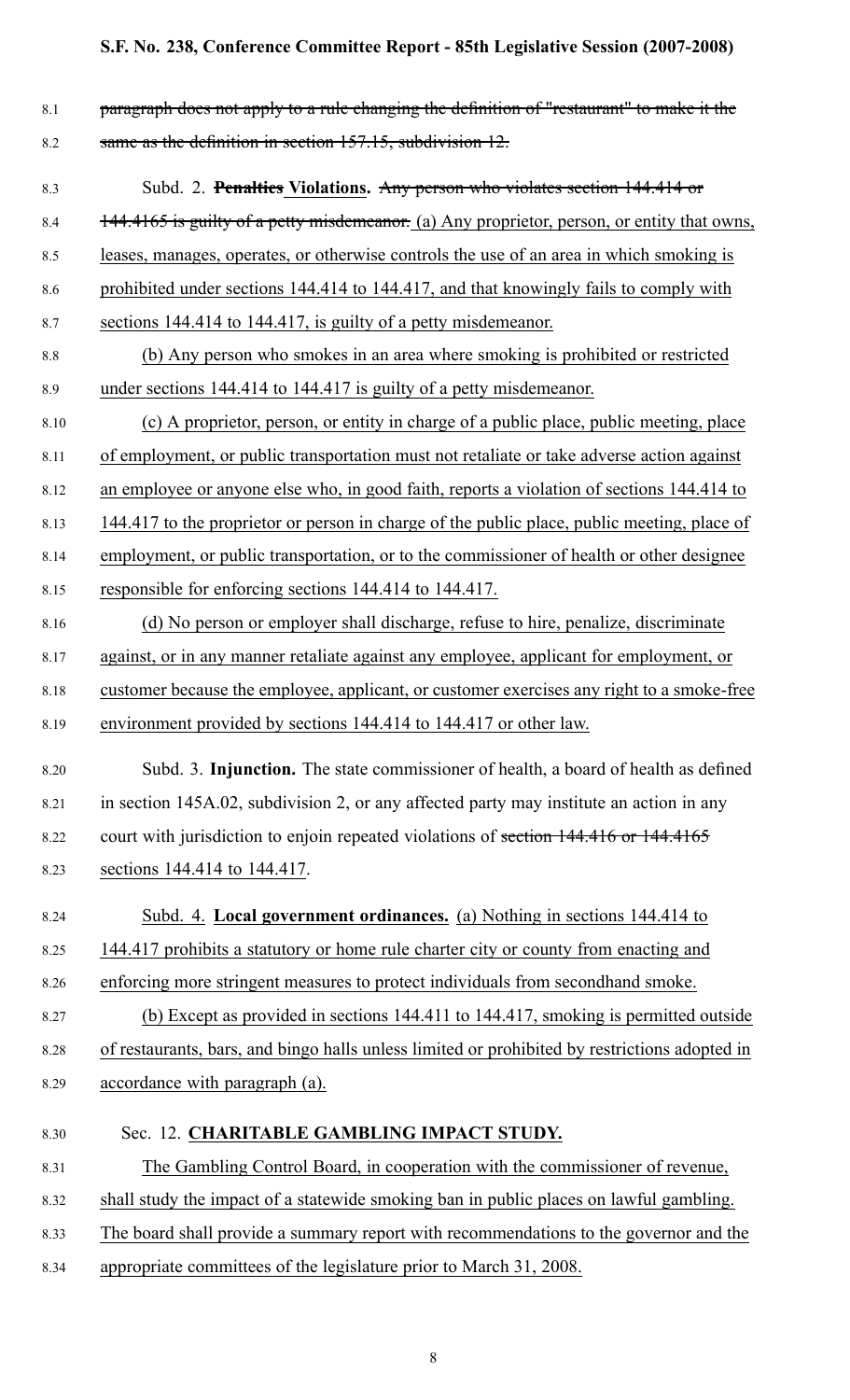| 9.1  | Sec. 13. DISLOCATED WORKER PROGRAM; ALLOCATION OF FUNDS.                                 |
|------|------------------------------------------------------------------------------------------|
| 9.2  | The Job Skills Partnership Board must enable the dislocated worker program under         |
| 9.3  | Minnesota Statutes, section 116L.17, to provide services under that program to employees |
| 9.4  | of bars, restaurants, and lawful gambling organizations who become unemployed from       |
| 9.5  | October 1, 2007, to October 1, 2009, due to the provisions of this act.                  |
| 9.6  | Sec. 14. FREEDOM TO BREATHE ACT.                                                         |
| 9.7  | This act shall be referred to as the "Freedom to Breathe Act of 2007."                   |
| 9.8  | Sec. 15. REPEALER.                                                                       |
| 9.9  | Minnesota Statutes 2006, section 144.415, is repealed.                                   |
| 9.10 | Sec. 16. EFFECTIVE DATE.                                                                 |
| 9.11 | Sections 1 to 15 are effective October 1, 2007."                                         |
| 9.12 | Delete the title and insert:                                                             |
| 9.13 | "A bill for an act                                                                       |
| 9.14 | relating to health; establishing the Freedom to Breathe Act of 2007; establishing        |
| 9.15 | public policy to protect employees and the general public from the hazards of            |
| 9.16 | secondhand smoke; prohibiting smoking in certain areas; providing penalties;             |
| 9.17 | amending Minnesota Statutes 2006, sections 116L.17, subdivision 1; 144.412;              |
| 9.18 | 144.413, subdivisions 2, 4, by adding subdivisions; 144.414; 144.416; 144.417;           |
| 9.19 | proposing coding for new law in Minnesota Statutes, chapter 144; repealing               |
| 9.20 | Minnesota Statutes 2006, section 144.415."                                               |